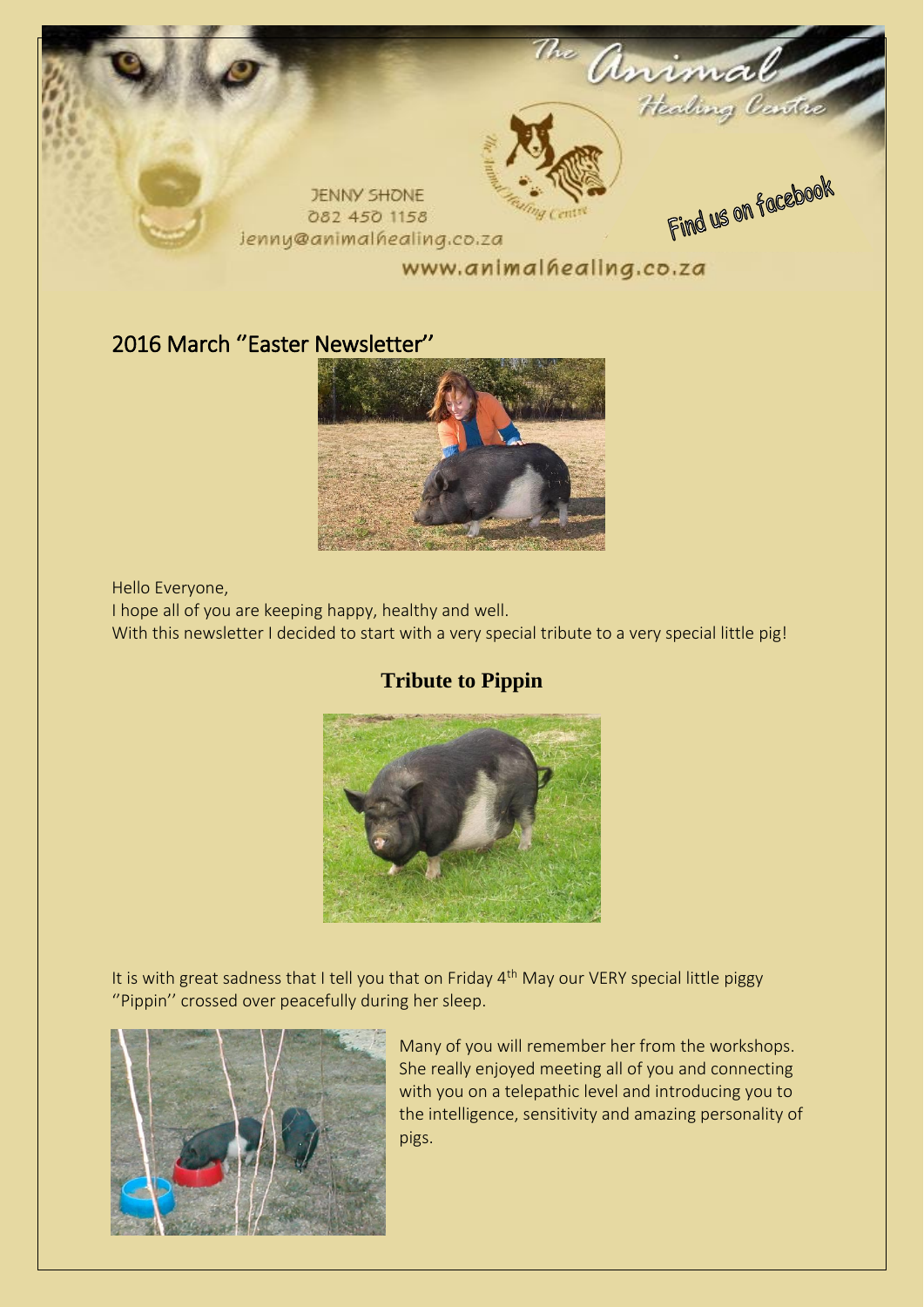Pippin and Merri joined the family about 14 years ago. I had always loved pigs and after meeting their mothers ''Bella and Vista'' it cemented my love for pigs. Bella and Vista would always walk 1 km from their home to come and join us for our workshops. As the first person arrived at the gate I would open it to let them in and in would walk Bella and Vista to join us (and to get their Marie biscuit)

The minute they each had a litter of babies I decided to adopt two ''Merri and Pippin''

Every night I would sing them to sleep with my own piggy song that I wrote specially for them. As I started singing they would drop onto their backs with their little legs in the air and smiles on their faces and go to sleep. In fact one day I remember having the vet over to check Pippin and she was having nothing to do with it. She really didn't want the vet to fiddle with her. Those of you that know pigs will know just how noisy they can be if you do something they don't like. (They squeal toe roof right off the top of the stable) Well the only way I could get Pippin to lay down so that the vet could check her was to ''sing' to her. So there we were. I was sitting in a corner of the stable singing to my piggy while she lay on her back with her little legs in the air for the vet to check her.

As the pigs got older I used to take them for walks down the road with the dogs. It is easy to walk a piggy if you have a pocket full of apples.



The highlight of my week was always Sunday when I would lay in the sun with my head resting on their cheeks. (one at a time) We would lay like this for ages while I chatted with them.

Pigs are just SO sociable!!!

Pippin was born with a deformity of her spine so as she got older she managed to walk less and less. However she was still always very cheerful and always had a smile on her little face.

''My special Pip we are going to miss you but we do know that now you are free of your little body and are flying with the angels (and getting up to all sorts of mischief).

Thank you so much for enriching our lives for so many years.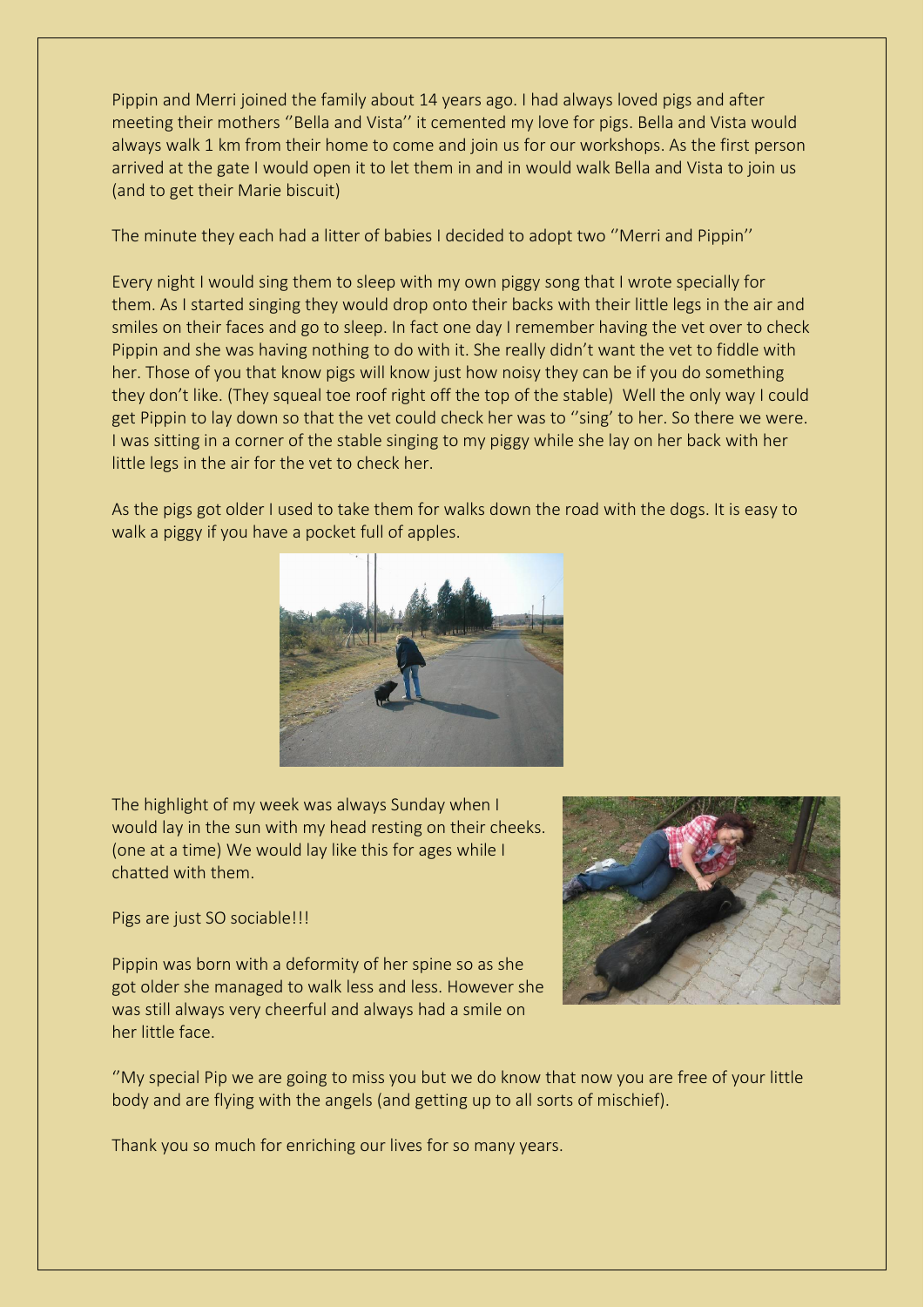Fly free my little angel. Until we meet again''

## Conversation with rats

This is a story that I have never shared with anyone before so I thought I would share it now in this newsletter. Most people think of rats as dirty vermin that carry disease. While this might be true what we forget to acknowledge is that rats are extremely intelligent and highly sensitive. They are also very family conscious. Once you find a rat in your home, the chances are that you already have LOTS of rats in your home. (they are expert hiders)

On a spiritual and energy level having rats move into your home can be an indication that you might have some emotional baggage that needs to be cleaned out. You see even rats have a purpose! They too can be very spiritual.

One thing about animal communication is that in order to communicate effectively and on a deep level you need to be open to communicating with ALL living beings. If you are not prepared to communicate with any specific species of animal you will only be hampering yourself.

This particular experience happened a few years ago.

Because I have a huge big feed-room to store all my horse and donkey feed I also have a huge amount of rats that had moved in. It was the perfect place for them as it had shelter and LOTS of feed that they could help themselves to at any time.

I had been trying to ''talk'' them out of the feed-room for ages and was beginning to get quite angry with them. I had even bought a metal drum with lid to try to prevent them from eating their way in. Rats chew literally everything. This is because in reality their teeth never stop growing (Just like an elephants tusks) the only way to keep their teeth down is to file them off on a metal object (or anything else they can find to chew on)

One day as I went into to the feed-room I heard a sound and notices it was coming from a rubber dustbin I had placed in the corner. This dustbin had a huge hole in the lid where the rats had eaten through. I opened the lid and sitting in the bottom of the dustbin were about thirty rats. In their effort to get into the feed bin they had fallen in and couldn't get out as there was nothing to grip on to climb out.

Well now I had a "captive" audience so decided to give them a HUGE pep talk. I asked them to please leave the horse feed alone and told them that this feed-room was NOT a safe place for THEM to be. I said that if they stayed in the feed-room the dogs would catch them and it wouldn't be nice so it would be MUCH safer for them if they left and found somewhere else to live. I explained that I would take them to a place and let them go but they would need to connect to ALL their friends and tell them to join them in their new safe place. I told them that I understood just how important they are to the universe and how clever they are and I just know that they have heard me and will listen. (I had to play a little on their egos)

Just then Thomas (one of my gardeners) arrived to feed the horses so I asked him to please carry the dustbin full of Rats to the bottom of the property (about 400 m away) and gently let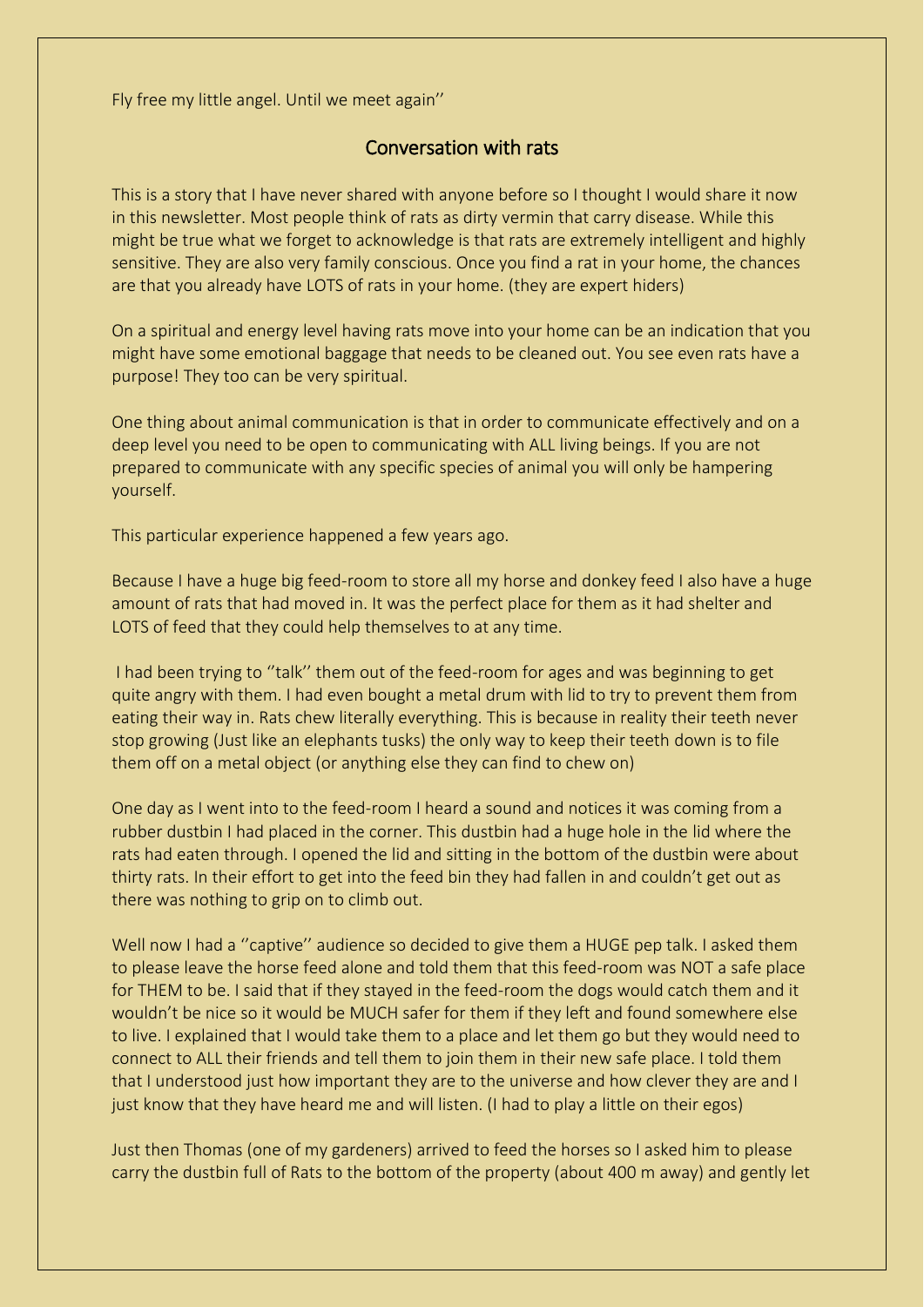the rats out into the felt grass. He did this straight away and with-in a few hours there were no more rats in the feed-room. The rats were gone for nearly a year. Then a new and improved batch of VERY stubborn rats moved in. But not to worry I will be chatting with them soon.

Animal communication is not about singling out our favourite animals to connect with. It's about being open to ALL living beings. Once you can look past our interpretation of certain animals and see them in their soul forms then there will be nothing stopping you and you WILL be able to connect on a very deep level with every single animal that comes into your spoace.

# A Fundraiser to remember

## Valentine's Day fundraiser workshop:

The fundraiser workshop we held on 14<sup>th</sup> February was so well attended. Thank you to ALL of you who joined us and helped us make this an awesome workshop with a difference. All the animals at Piels Farm Township have benefited greatly from your participation in this fundraiser.

Ben ''seen below'' was the STAR of the day. Thank you Ben for joining us and contributing to the workshop in such an awesome way.



# Forthcoming workshops

# KZN two day workshop

Have you ever wondered what your dog did all day while you were at work or where your cat went while you were safely asleep at night?

This is your chance to find out. Join internationally recognised animal communicator & author Jenny Shone for a fun filled weekend learning the fine art of telepathic communication with all animals.

Jenny will lead you on a magical journey where you will learn how to access and tune-in to the telepathic abilities that you were born with.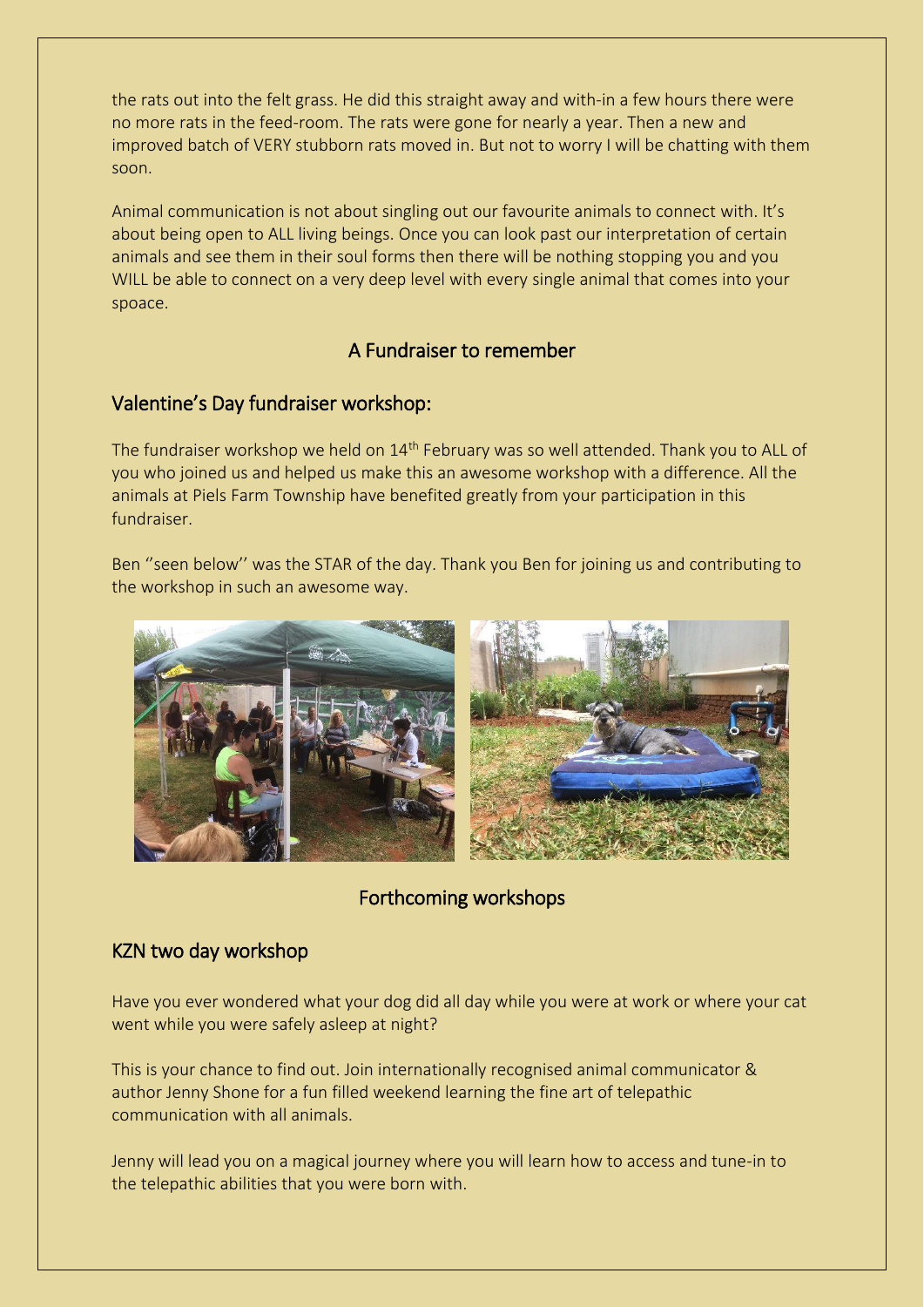This workshop will start from the basic skills of understanding how all animals communicate with each other and why they can become so easily confused by what we are trying to tell them or ask of them.

We will then move on to a much deeper connection where you will find out how you can apply your communication skills in a practical way on an everyday basis. You will learn the art of tracking lost animals using telepathic techniques and learn how to do an intuitive medical body scan in order to find possible abnormalities or health issues inside the animals.

This body scan in no way should replace traditional veterinary care but can be used to assist your vet.

This workshop will open up a whole new world of communication between you, your animal companions and all other animals you come in contact with. With practice you will be rewarded with a much deeper understanding of their needs and messages they are trying to convey to you on a daily basis.

Anyone can learn this skill and no previous experience is necessary.

This workshop will be held on the  $7<sup>th</sup>$  and  $8<sup>th</sup>$  May. For more information please contact Jenny directly on [jenny@animalhealing.co.za](mailto:jenny@animalhealing.co.za)

#### Private workshop in Kyalami

I will be running a private workshop in Kyalami in April.

I really enjoy the private workshops as they give me the opportunity of meeting the most amazing people and their stunning animals in the privacy of their own homes.

The atmosphere is always so relaxed and the animals are really open and keen to communicate with us ensuring some awesome results.

If anyone is interested in having a private workshop in the comfort of your own homes please contact Jenny.

### Johannesburg workshops

Due to all the requests I am very happy to say that we are in the process of organising some group workshops to be held in and around the Johannesburg area. Information of these will be posted to the website and Facebook page as soon as they have been finalised.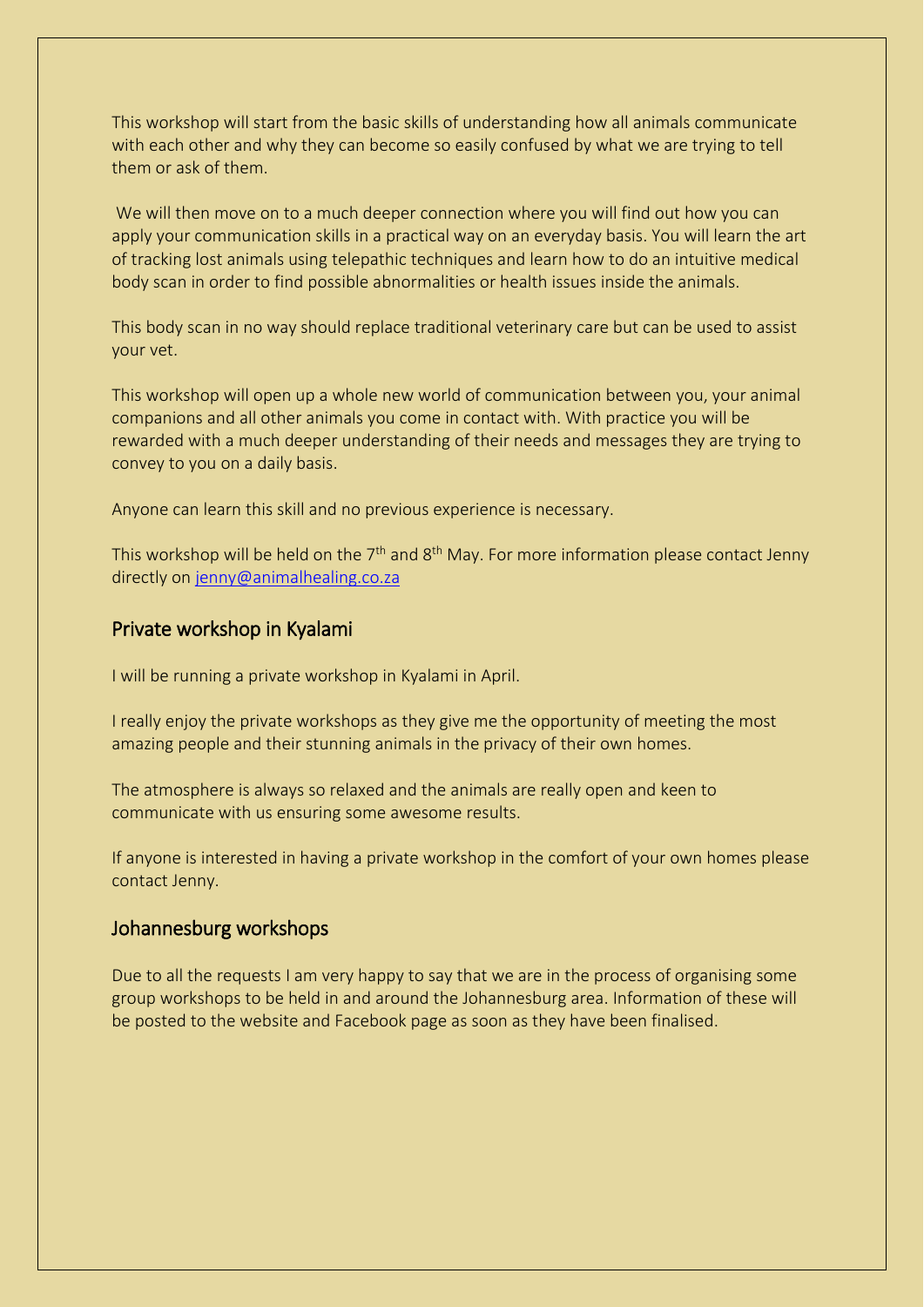#### Book sale

Please note: There is very limited stock of the  $2^{nd}$  edition of my book Paws & Listen so I am reducing the price in order to clear the stock before the updated 3<sup>rd</sup> edition arrives. The last of the  $2^{nd}$  edition books will be going for the reduced price of R150.00 per book.

The 3<sup>rd</sup> edition is an updated version with a couple of additional stories added. The new 3<sup>rd</sup> edition book will be going for R200.00 and will be available soon

I am so excited to tell you that my book will now also be available as an ePub.

Watch this space for more on the Paws & Listen range of products.



## **Easter Message from Isis**



Isis asked me if SHE could give this message for Easter. She decided that she wanted to choose three cards and would then also give a message in her own words. Here are the cards she chose for all of us.



This is a message directly from Isis in her own words.

''Be gentle and honour the god inside each and every one of you. Our physical bodies reflect the state of our souls. So if we fill our minds with negative and dark thoughts our souls will not be able to thrive. However if we fill our minds with happy, light and joyful thoughts our souls will not only shine through our eyes but will shine through every cell in our bodies.